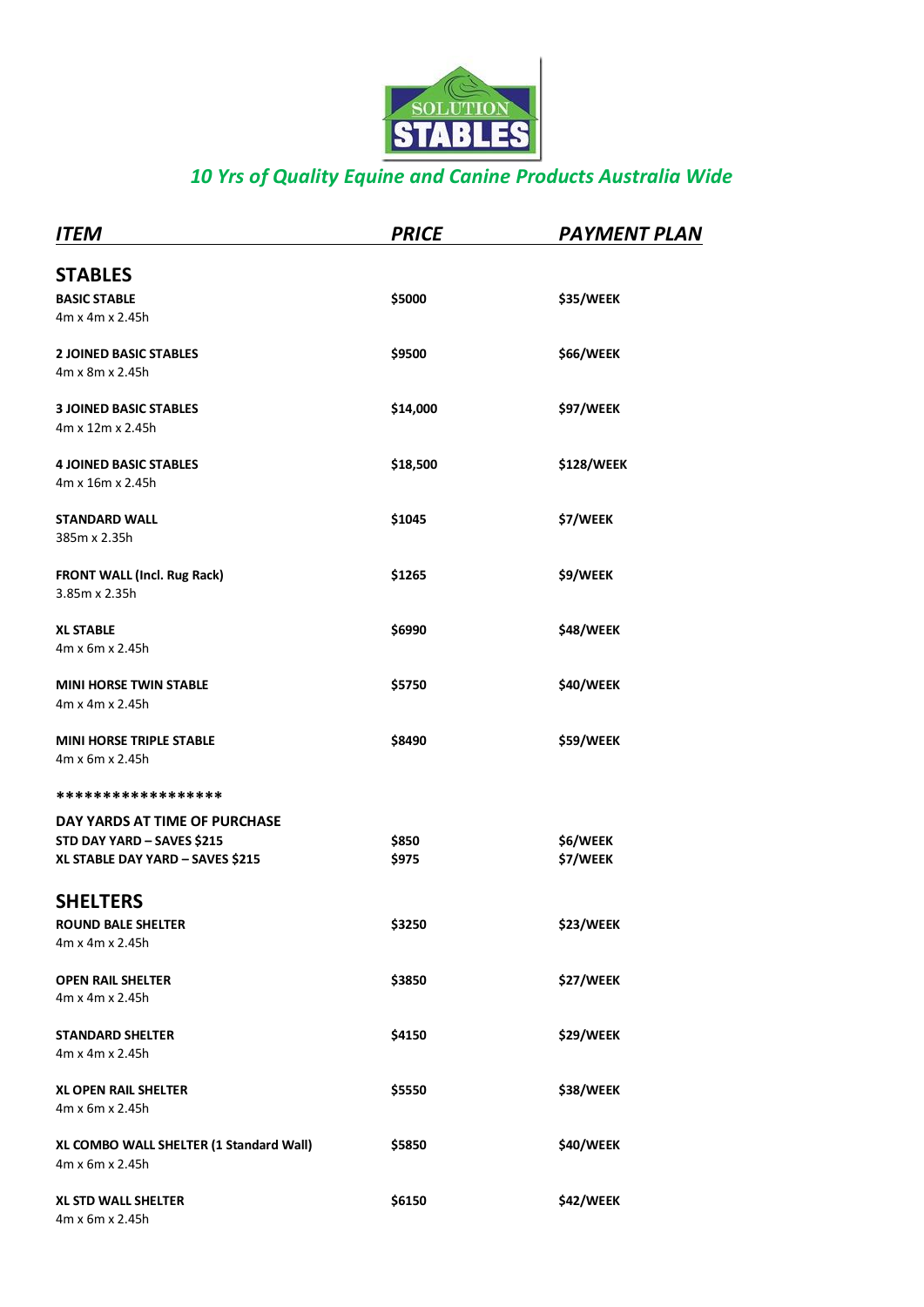### **STABLE & SHELTER COMPLEXES**

By Quote

# **WASH BAYS, TIE UP BAYS**

| <b>DOUBLE TIE UP BAYS W ROOF</b><br>$4m \times 4m \times 2.45h$ | \$3950 | \$27/WEEK |
|-----------------------------------------------------------------|--------|-----------|
| <b>DOUBLE TIE UP BAYS NO ROOF</b><br>4m x 4m x 2.45h            | \$2995 | \$20/WEEK |
| <b>WASH BAY</b><br>4m x 4m x 2.45h                              | \$3850 | \$27/WEEK |
| <b>VET CRUSHES, TACK ROOMS</b>                                  |        |           |
| <b>VET CRUSH -</b>                                              | \$2850 | \$20/WEEK |
| <b>VET CRUSH - FLAT PACK</b>                                    | \$3550 | \$25/WEEK |
| <b>TACK ROOM - ADDED ON</b><br>$2m \times 4m \times 2.45h$      | \$3750 | \$27/WEEK |

# **DAY YARDS, HOLDING YARDS**\*Discounted if purchased at time of Stable/Shelter

| <b>STANDARD DAY YARD</b><br>4m x 4.3m x 1530h | \$1065* | \$7/WEEK  |
|-----------------------------------------------|---------|-----------|
| <b>XL DAY YARD</b>                            | \$1190* | \$8/WEEK  |
| 6m x 4.3m x 1530h                             |         |           |
| <b>5 RAIL 1530h</b>                           |         |           |
| <b>STANDARD PANEL</b>                         |         |           |
| 2.1 <sub>m</sub>                              | \$125   |           |
| 2.7                                           | \$145   |           |
| 3.0 <sub>m</sub>                              | \$155   |           |
| 6 RAIL 1800h                                  |         |           |
| <b>EXTRA HEIGHT PANEL</b>                     |         |           |
| 2.1 <sub>m</sub>                              | \$150   |           |
| 2.7                                           | \$170   |           |
| 3.0m                                          | \$180   |           |
| <b>GATE FOR DAY YARD</b>                      | \$440   |           |
| $1.4w \times 2.4h$                            |         |           |
| <b>PET PENS</b>                               |         |           |
| <b>SINGLE BAY ANIMAL PEN</b>                  | \$3850  | \$27/WEEK |
| 2m x 4m x 2.45h                               |         |           |
| <b>DOUBLE BAY ANIMAL PEN</b>                  | \$5750  | \$38/WEEK |
| 4m x 4m x 2.45h                               |         |           |
| TRIPLE BAY ANIMAL PEN                         | \$7990  | \$55/WEEK |
| 4m x 6m x 2.45h                               |         |           |
| <b>SHE SHEDS</b>                              |         |           |
| 2x2x2m                                        | \$2345  | \$16/WEEK |
| 2x4x2m                                        | \$4395  | \$24/WEEK |
| 4x4x2m                                        | \$4995  | \$35/WEEK |